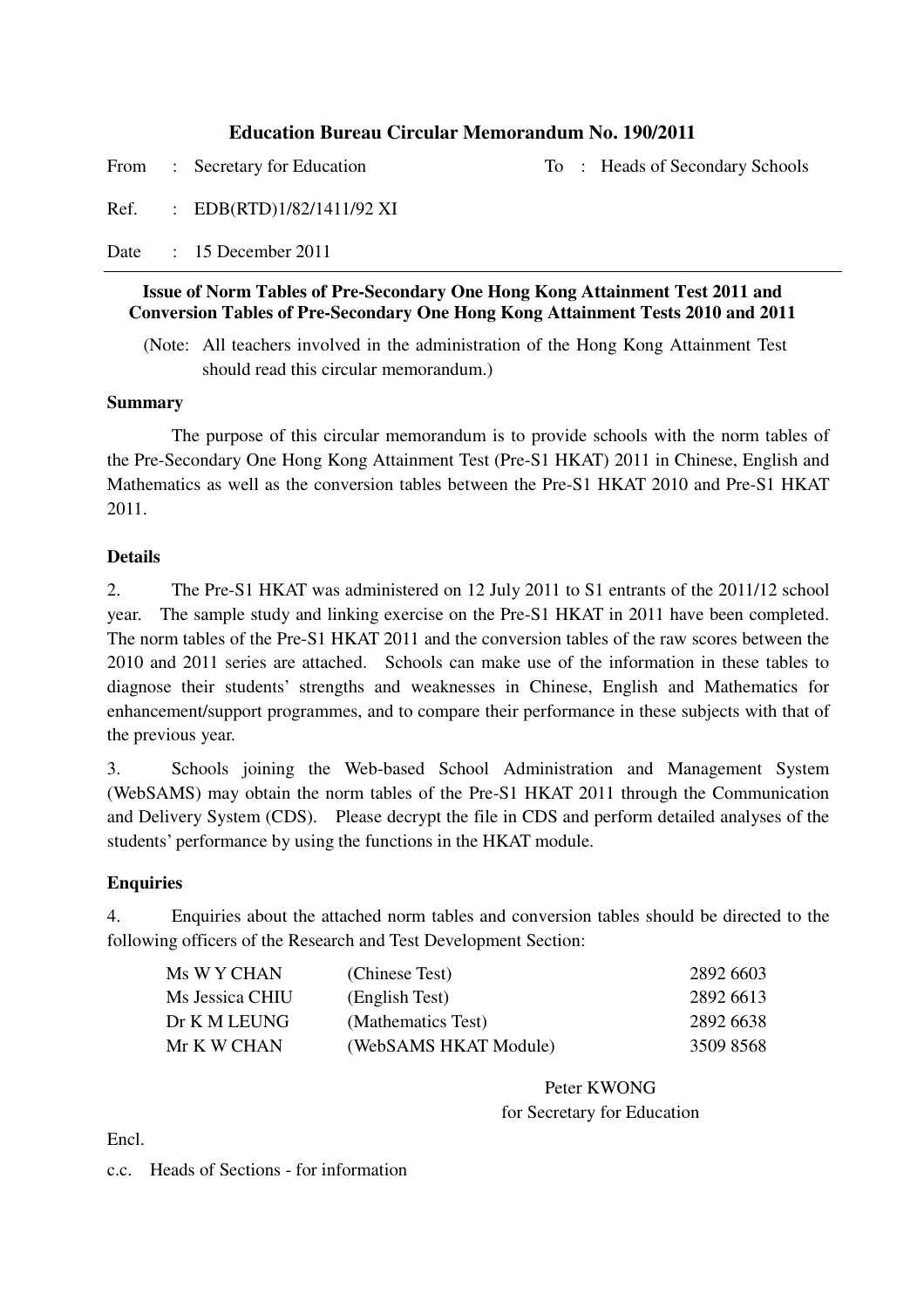# 年中一入學前香港學科測驗

中文科 常模表\*

| 原始分                     | 標準分   | 百分位數                         | 原始分 | 標準分    | 百分位數  |
|-------------------------|-------|------------------------------|-----|--------|-------|
| $\boldsymbol{0}$        | 46.09 | 0.0                          | 51  | 97.13  | 39.4  |
| $\mathbf{1}$            | 47.09 | 0.0                          | 52  | 98.13  | 41.8  |
| $\overline{c}$          | 48.10 | 0.0                          | 53  | 99.13  | 44.4  |
| 3                       | 49.10 | 0.1                          | 54  | 100.13 | 47.0  |
| $\overline{\mathbf{4}}$ | 50.10 | 0.1                          | 55  | 101.13 | 49.7  |
| 5                       | 51.10 | 0.1                          | 56  | 102.13 | 52.3  |
| 6                       | 52.10 | 0.2                          | 57  | 103.13 | 55.1  |
| 7                       | 53.10 | 0.3                          | 58  | 104.13 | 58.0  |
| $\,$ 8 $\,$             | 54.10 | 0.4                          | 59  | 105.13 | 60.7  |
| 9                       | 55.10 | 0.5                          | 60  | 106.13 | 63.4  |
| 10                      | 56.10 | 0.6                          | 61  | 107.13 | 66.1  |
| 11                      | 57.10 | 0.8                          | 62  | 108.14 | 68.8  |
| 12                      | 58.10 | 0.9                          | 63  | 109.14 | 71.6  |
| 13                      | 59.10 | 1.1                          | 64  | 110.14 | 74.3  |
| 14                      | 60.10 | 1.4                          | 65  | 111.14 | 76.8  |
| 15                      | 61.10 | 1.6                          | 66  | 112.14 | 79.4  |
| 16                      | 62.10 | 1.9                          | 67  | 113.14 | 81.6  |
| 17                      | 63.11 | 2.2                          | 68  | 114.14 | 84.0  |
| 18                      | 64.11 | 2.4                          | 69  | 115.14 | 86.2  |
| 19                      | 65.11 | 2.7                          | 70  | 116.14 | 88.2  |
| 20                      | 66.11 | 3.0                          | 71  | 117.14 | 89.8  |
| 21                      | 67.11 | 3.3                          | 72  | 118.14 | 91.4  |
| 22                      | 68.11 | 3.7                          | 73  | 119.14 | 92.9  |
| 23                      | 69.11 | 4.1                          | 74  | 120.14 | 94.1  |
| 24                      | 70.11 | 4.5                          | 75  | 121.14 | 95.3  |
| 25                      | 71.11 | 4.9                          | 76  | 122.14 | 96.1  |
| 26                      | 72.11 | 5.4                          | 77  | 123.15 | 97.0  |
| 27                      | 73.11 | 6.0                          | 78  | 124.15 | 97.7  |
| 28                      | 74.11 | 6.5                          | 79  | 125.15 | 98.3  |
| 29                      | 75.11 | 7.2                          | 80  | 126.15 | 98.7  |
| 30                      | 76.11 | 7.8                          | 81  | 127.15 | 99.0  |
| 31                      | 77.11 | 8.5                          | 82  | 128.15 | 99.3  |
| 32                      | 78.12 | 9.3                          | 83  | 129.15 | 99.5  |
| 33                      | 79.12 | 10.1                         | 84  | 130.15 | 99.7  |
| 34                      | 80.12 | 11.0                         | 85  | 131.15 | 99.8  |
| 35                      | 81.12 | 11.9                         | 86  | 132.15 | 99.8  |
| 36                      | 82.12 | 13.0                         | 87  | 133.15 | 99.9  |
| 37                      | 83.12 | 14.0                         | 88  | 134.15 | 99.9  |
| 38                      | 84.12 | 15.2                         | 89  | 135.15 | 100.0 |
| 39                      | 85.12 | 16.5                         | 90  | 136.15 | 100.0 |
| 40                      | 86.12 | 17.9                         | 91  | 137.15 | 100.0 |
| 41                      | 87.12 | 19.3                         | 92  | 138.16 | 100.0 |
| 42                      | 88.12 | 20.8                         | 93  | 139.16 | 100.0 |
| 43                      | 89.12 | 22.5                         | 94  | 140.16 | 100.0 |
| 44                      | 90.12 | 24.3                         | 95  | 141.16 | 100.0 |
| 45                      | 91.12 | 26.1                         | 96  | 142.16 | 100.0 |
| 46                      | 92.12 | 28.1                         | 97  | 143.16 | 100.0 |
| 47                      | 93.13 | 30.3                         | 98  | 144.16 | 100.0 |
| 48                      | 94.13 | 32.3                         | 99  | 145.16 | 100.0 |
| 49                      | 95.13 | 34.6                         | 100 | 146.16 | 100.0 |
| 50                      | 96.13 | 36.9                         |     |        |       |
|                         |       |                              |     |        |       |
|                         |       | * 常模表根據二零一一/一二學年入讀中一的學生樣本編製。 |     |        |       |
| 平均數                     | 53.87 |                              |     |        |       |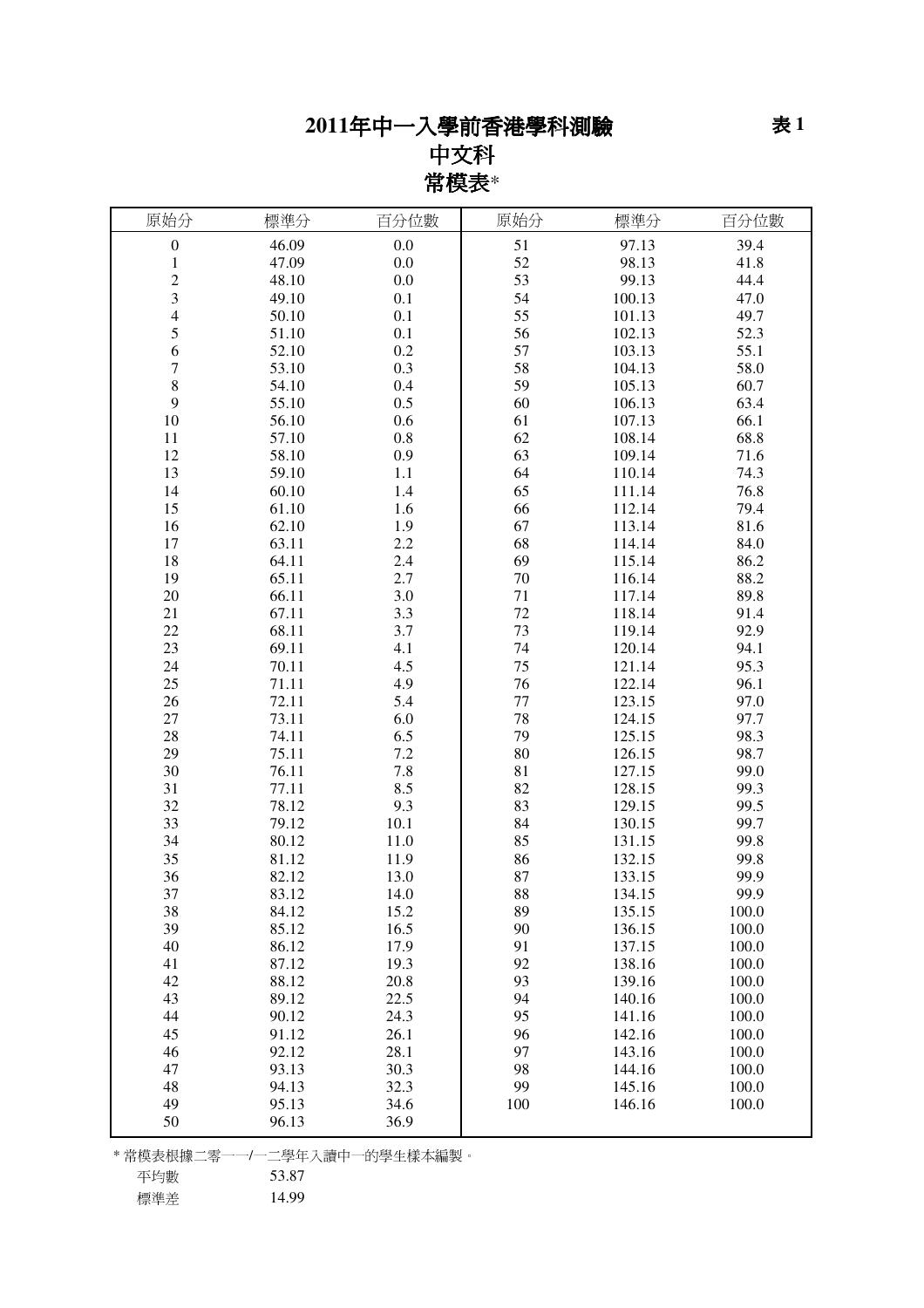## 年中一入學前香港學科測驗 中文科 按語文能力劃分的常模表\*

|      | 原始分                      | 標準分    | 百分位數  |         | 原始分                      | 標準分    | 百分位數  |
|------|--------------------------|--------|-------|---------|--------------------------|--------|-------|
| 聆聽理解 | $\boldsymbol{0}$         | 58.70  | 0.5   | 篇章理解    | 14                       | 97.82  | 44.2  |
|      | $\mathbf{1}$             | 62.48  | 0.6   | (續)     | 15                       | 100.65 | 50.8  |
|      | $\overline{c}$           | 66.26  | 2.3   |         | 16                       | 103.48 | 58.3  |
|      | 3                        | 70.04  | 2.9   |         | 17                       | 106.31 | 66.2  |
|      | $\overline{\mathcal{L}}$ | 73.82  | 6.9   |         | 18                       | 109.14 | 73.2  |
|      | 5                        | 77.59  | 9.1   |         | 19                       | 111.97 | 80.8  |
|      | 6                        | 81.37  | 15.3  |         | $20\,$                   | 114.80 | 86.1  |
|      | $\overline{7}$           | 85.15  | 19.7  |         | 21                       | 117.63 | 91.6  |
|      | $\,$ 8 $\,$              | 88.93  | 27.7  |         | 22                       | 120.46 | 94.8  |
|      | 9                        | 92.71  | 35.0  |         | 23                       | 123.29 | 97.5  |
|      | 10                       | 96.49  | 44.2  |         | 24                       | 126.12 | 98.9  |
|      | 11                       | 100.26 | 53.7  |         | $25\,$                   | 128.95 | 99.6  |
|      | 12                       | 104.04 | 62.8  |         | 26                       | 131.78 | 100.0 |
|      | 13                       | 107.82 | 71.9  |         |                          |        |       |
|      | 14                       | 111.60 | 80.3  | 短文寫作(一) | $\boldsymbol{0}$         | 54.60  | 2.2   |
|      | 15                       | 115.38 | 87.1  |         | $\mathbf 1$              | 60.37  | 2.9   |
|      | 16                       | 119.16 | 92.7  |         | $\frac{2}{3}$            | 66.13  | 3.8   |
|      | 17                       | 122.93 | 95.9  |         |                          | 71.90  | 5.6   |
|      | 18                       | 126.71 | 98.6  |         | $\overline{\mathcal{L}}$ | 77.67  | 9.4   |
|      | 19                       | 130.49 | 99.3  |         | $\frac{5}{6}$            | 83.44  | 15.5  |
|      | 20                       | 134.27 | 100.0 |         |                          | 89.21  | 24.9  |
|      |                          |        |       |         | $\overline{7}$           | 94.98  | 39.6  |
| 詞義辨析 | $\boldsymbol{0}$         | 74.05  | 17.0  |         | 8                        | 100.75 | 57.7  |
|      | $\mathbf{1}$             | 94.32  | 54.9  |         | 9                        | 106.52 | 73.7  |
|      | $\overline{c}$           | 114.59 | 100.0 |         | 10                       | 112.29 | 86.7  |
|      |                          |        |       |         | 11                       | 118.06 | 93.2  |
| 以詞代意 | $\boldsymbol{0}$         | 79.80  | 27.4  |         | 12                       | 123.83 | 98.0  |
|      | $\mathbf{1}$             | 99.80  | 71.2  |         | 13                       | 129.60 | 99.6  |
|      | $\overline{2}$           | 119.80 | 100.0 |         | 14                       | 135.37 | 100.0 |
| 句義辨析 | $\boldsymbol{0}$         | 67.48  | 5.3   | 短文寫作(二) | $\boldsymbol{0}$         | 62.55  | 4.0   |
|      | $\mathbf{1}$             | 81.50  | 22.2  |         | $\mathbf{1}$             | 65.76  | 5.1   |
|      | $\overline{c}$           | 95.51  | 54.2  |         |                          | 68.97  | 5.9   |
|      | 3                        | 109.53 | 86.3  |         | $\frac{2}{3}$            | 72.18  | 6.9   |
|      | 4                        | 123.55 | 100.0 |         | $\overline{\mathcal{L}}$ | 75.40  | 8.5   |
|      |                          |        |       |         | 5                        | 78.61  | 10.6  |
| 段義理解 | $\boldsymbol{0}$         | 74.07  | 10.9  |         | 6                        | 81.82  | 13.6  |
|      | $\mathbf{1}$             | 80.54  | 10.9  |         | $\overline{7}$           | 85.03  | 17.0  |
|      | $\overline{c}$           | 87.00  | 34.5  |         | 8                        | 88.24  | 21.6  |
|      | 3                        | 93.47  | 34.5  |         | 9                        | 91.46  | 27.1  |
|      | 4                        | 99.94  | 64.4  |         | 10                       | 94.67  | 33.5  |
|      | 5                        | 106.40 | 64.4  |         | 11                       | 97.88  | 41.6  |
|      | 6                        | 112.87 | 89.5  |         | 12                       | 101.09 | 52.1  |
|      | 7                        | 119.33 | 89.5  |         | 13                       | 104.30 | 62.6  |
|      | 8                        | 125.80 | 100.0 |         | 14                       | 107.52 | 72.3  |
|      |                          |        |       |         | 15                       | 110.73 | 81.1  |
| 篇章理解 | $\boldsymbol{0}$         | 58.20  | 0.5   |         | 16                       | 113.94 | 87.6  |
|      | $\mathbf{1}$             | 61.03  | 0.7   |         | 17                       | 117.15 | 92.1  |
|      | $\overline{\mathbf{c}}$  | 63.86  | 2.1   |         | 18                       | 120.36 | 95.2  |
|      | 3                        | 66.69  | 2.6   |         | 19                       | 123.58 | 97.3  |
|      | 4                        | 69.52  | 4.7   |         | 20                       | 126.79 | 98.6  |
|      | 5                        | 72.35  | 5.7   |         | $21\,$                   | 130.00 | 99.4  |
|      | 6                        | 75.18  | 8.4   |         | 22                       | 133.21 | 99.8  |
|      | $\boldsymbol{7}$         | 78.01  | 10.4  |         | 23                       | 136.42 | 100.0 |
|      | $\,8$                    | 80.84  | 13.9  |         | 24                       | 139.64 | 100.0 |
|      | 9                        | 83.67  | 16.8  |         |                          |        |       |
|      | 10                       | 86.50  | 21.2  |         |                          |        |       |
|      | 11                       | 89.33  | 25.3  |         |                          |        |       |
|      | 12                       | 92.16  | 31.7  |         |                          |        |       |
|      | 13                       | 94.99  | 37.3  |         |                          |        |       |
|      |                          |        |       |         |                          |        |       |
|      |                          |        |       |         |                          |        |       |
|      |                          |        |       |         |                          |        |       |

\* 常模表根據二零一一/一二學年入讀中一的學生樣本編製。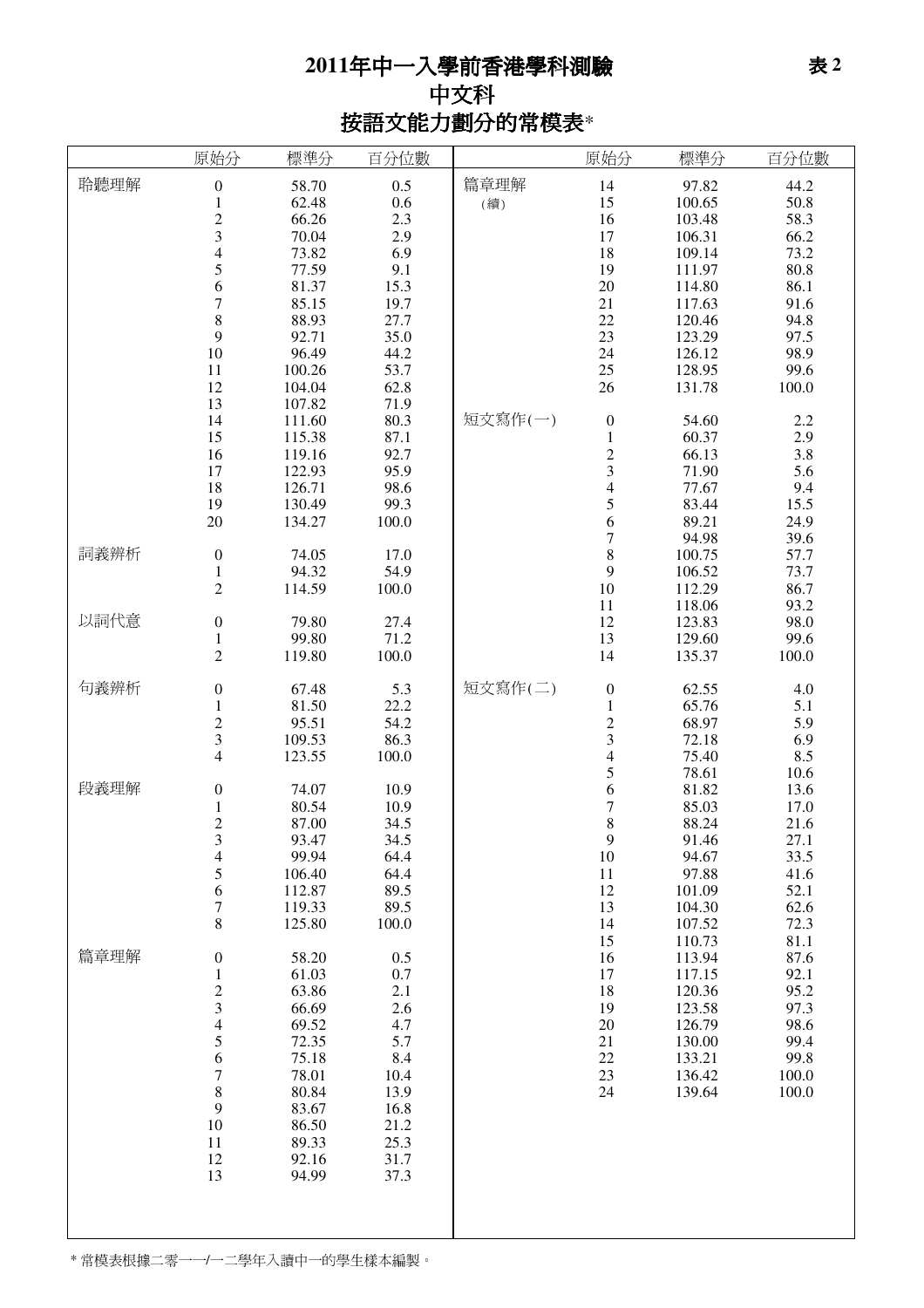### **Pre-Secondary One Hong Kong Attainment Test 2011 English Norm Table**\*

| Raw<br>Score     | Standardized<br>Score | Percentile   | Raw<br>Score | Standardized<br>Score | Percentile   |
|------------------|-----------------------|--------------|--------------|-----------------------|--------------|
| $\boldsymbol{0}$ | 70.26                 | 0.0          | 51           | 103.42                | 58.9         |
| $\mathbf{1}$     | 70.91                 | 0.0          | 52           | 104.07                | 60.1         |
| $\sqrt{2}$       | 71.56                 | 0.1          | 53           | 104.72                | 61.1         |
| 3                | 72.21                 | 0.1          | 54           | 105.37                | 62.1         |
| $\overline{4}$   | 72.86                 | 0.2          | 55           | 106.02                | 63.3         |
| 5                | 73.51                 | 0.3          | 56           | 106.67                | 64.5         |
| 6                | 74.16                 | 0.5          | 57           | 107.32                | 65.6         |
| $\overline{7}$   | 74.81                 | 0.7          | 58           | 107.97                | 66.9         |
| 8                | 75.46                 | 1.2          | 59           | 108.62                | 68.0         |
| 9                | 76.11                 | 1.7          | 60           | 109.27                | 69.1         |
| 10               | 76.76                 | 2.4          | 61           | 109.92                | 70.1         |
| 11               | 77.41                 | 3.1          | 62           | 110.57                | 71.3         |
| 12               | 78.06                 | 4.3          | 63           | 111.22                | 72.5         |
| 13               | 78.71                 | 5.3          | 64           | 111.87                | 73.7         |
| 14               | 79.36                 | 6.8          | 65           | 112.52                | 75.0         |
| 15               | 80.01                 | 8.1          | 66           | 113.17                | 76.1         |
| 16               | 80.66                 | 9.8          | 67           | 113.82                | 77.4         |
| 17               | 81.31                 | 11.3         | 68           | 114.47                | 78.7         |
| 18               | 81.96                 | 13.2         | 69           | 115.12                | 79.8         |
| 19               | 82.61                 | 15.0         | 70           | 115.77                | 81.0         |
| 20               | 83.26                 | 16.7         | 71           | 116.42                | 82.1         |
| 21               | 83.91                 | 18.5         | 72           | 117.07                | 83.3         |
| 22               | 84.56                 | 20.5         | 73           | 117.72                | 84.4         |
| 23               | 85.21                 | 22.1         | 74           | 118.37                | 85.7         |
| 24               | 85.86                 | 23.9         | 75           | 119.02                | 86.9         |
| 25               | 86.51                 | 25.4         | 76           | 119.67                | 87.9         |
| 26               | 87.17                 | 27.0         | $77 \,$      | 120.33                | 89.0         |
| 27               | 87.82                 | 28.6         | 78           | 120.98                | 90.2         |
| 28               | 88.47                 | 30.2         | 79           | 121.63                | 91.3         |
| 29               | 89.12                 | 31.7         | 80           | 122.28                | 92.4         |
| 30               | 89.77                 | 33.2         | 81           | 122.93                | 93.3         |
| 31               | 90.42                 | 34.7         | 82           | 123.58                | 94.2         |
| 32               | 91.07                 | 36.0         | 83           | 124.23                | 94.9         |
| 33               | 91.72                 | 37.3         | 84           | 124.88                | 95.7         |
| 34               | 92.37                 | 38.7         | 85           | 125.53                | 96.5         |
| 35               | 93.02                 | 39.9         | 86           | 126.18                | 97.1         |
| 36               | 93.67                 | 41.3         | 87           | 126.83                | 97.7         |
| 37<br>38         | 94.32<br>94.97        | 42.5         | 88           | 127.48                | 98.1         |
|                  | 95.62                 | 43.8         | 89<br>90     | 128.13                | 98.5         |
| 39<br>40         | 96.27                 | 44.9<br>46.2 | 91           | 128.78<br>129.43      | 98.8<br>99.2 |
| 41               | 96.92                 | 47.5         | 92           | 130.08                | 99.4         |
| 42               | 97.57                 | 48.8         | 93           | 130.73                | 99.6         |
| 43               | 98.22                 | 49.9         | 94           | 131.38                | 99.7         |
| 44               | 98.87                 | 51.0         | 95           | 132.03                | 99.8         |
| 45               | 99.52                 | 52.2         | 96           | 132.68                | 99.9         |
| 46               | 100.17                | 53.3         | 97           | 133.33                | 100.0        |
| 47               | 100.82                | 54.4         | 98           | 133.98                | 100.0        |
| 48               | 101.47                | 55.7         | 99           | 134.63                | 100.0        |
| 49               | 102.12                | 56.8         | 100          | 135.28                | 100.0        |
| 50               | 102.77                | 57.9         |              |                       |              |
|                  |                       |              |              |                       |              |

Mean 45.74

S.D. 23.07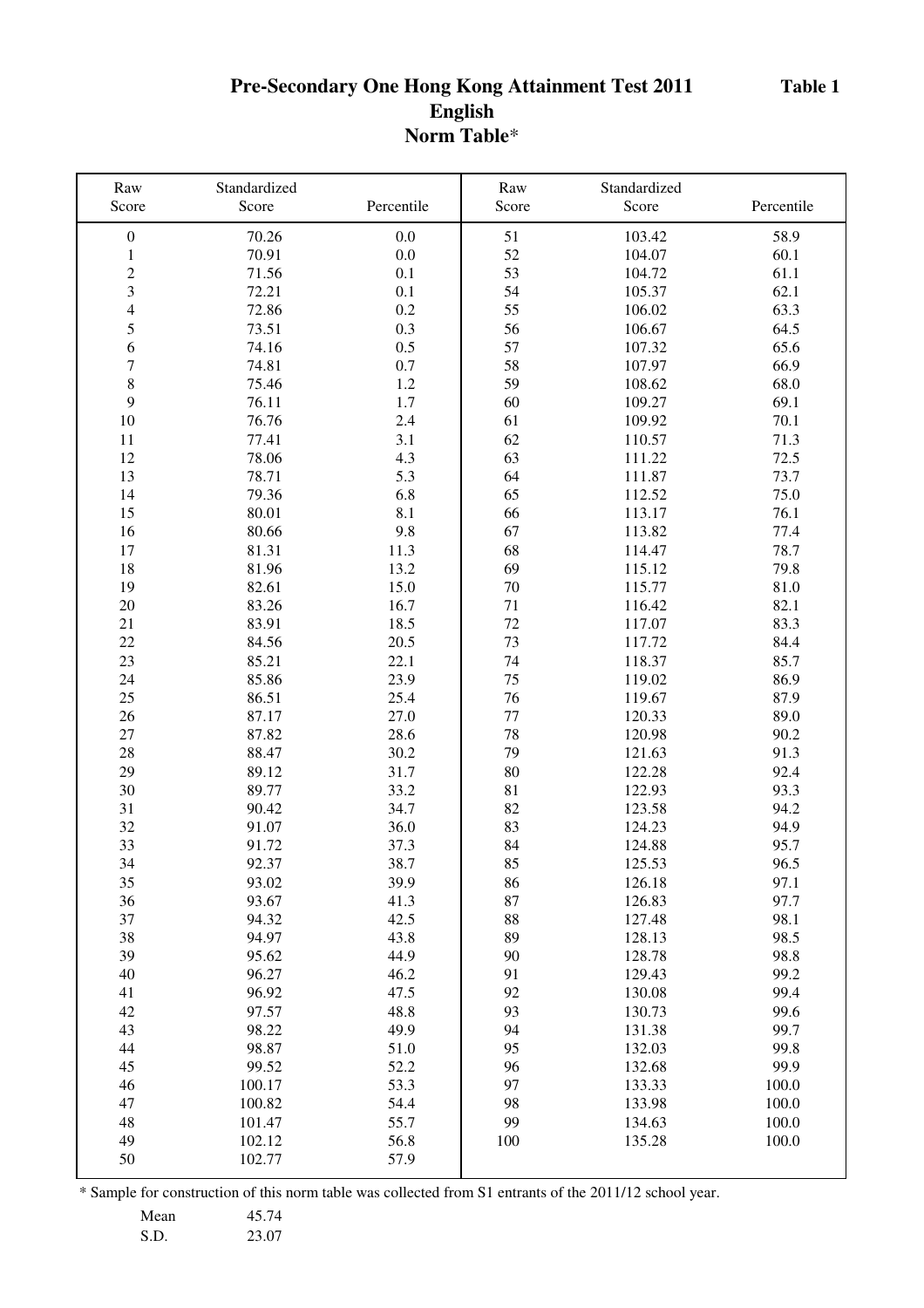## **Pre-Secondary One Hong Kong Attainment Test 2011 English Norm Table by Testing Area**\*

| Raw                      | Standardized     |              | Raw                      | Standardized   |            |
|--------------------------|------------------|--------------|--------------------------|----------------|------------|
| Score                    | Score            | Percentile   | Score                    | Score          | Percentile |
|                          | <b>Listening</b> |              |                          |                |            |
| $\boldsymbol{0}$         | 74.57            | 1.4          | 19                       | 100.73         | 56.9       |
| $\,1$                    | 76.26            | 1.6          | 20                       | 102.26         | 59.5       |
| $\overline{c}$           | 77.94            | 5.9          | 21                       | 103.78         | 61.7       |
| 3                        | 79.62            | 6.6          | 22                       | 105.30         | 64.2       |
| $\overline{4}$           | 81.30            | 14.1         | 23                       | 106.83         | 66.6       |
| 5                        | 82.98            | 15.6         | 24                       | 108.35         | 69.0       |
| 6                        | 84.66            | 23.1         | 25                       | 109.88         | 71.4       |
| $\sqrt{ }$               | 86.35            | 25.4         | 26                       | 111.40         | 73.8       |
| $\,$ 8 $\,$              | 88.03            | 31.9         | 27                       | 112.93         | 76.3       |
| 9                        | 89.71            | 34.2         | 28                       | 114.45         | 78.6       |
| $10\,$                   | 91.39            | 38.8         | 29                       | 115.98         | 81.1       |
| 11                       | 93.07            | 41.3         | 30                       | 117.50         | 83.6       |
| 12                       | 94.75            | 44.9         | 31                       | 119.02         | 86.2       |
| 13                       | 96.43            | 47.8         | 32                       | 120.55         | 88.8       |
| 14                       | 98.12            | 50.9         | 33                       | 122.07         | 91.2       |
| 15                       | 99.80            | 53.6         | 34                       | 123.60         | 93.5       |
| 16                       | 101.48           | 56.4         | 35                       | 125.12         | 95.7       |
| 17                       | 103.16           | 59.3         | 36                       | 126.65         | 97.6       |
| 18                       | 104.84           | 62.0         | 37                       | 128.17         | 98.6       |
| 19                       | 106.52           | 64.9         | 38                       | 129.70         | 100.0      |
| $20\,$                   | 108.21           | 67.9         |                          |                |            |
| 21                       | 109.89           | 70.9         |                          | <b>Writing</b> |            |
|                          |                  |              |                          |                |            |
| 22                       | 111.57           | 73.8<br>76.7 | $\boldsymbol{0}$         | 71.21          | 6.8        |
| 23                       | 113.25           |              | $\,1$                    | 73.59          | 8.4        |
| 24                       | 114.93           | 79.9         | $\frac{2}{3}$            | 75.97          | 10.7       |
| 25                       | 116.61           | 82.8         |                          | 78.34          | 12.1       |
| 26                       | 118.30           | 86.3         | $\overline{\mathcal{L}}$ | 80.72          | 13.7       |
| 27                       | 119.98           | 88.8         | 5                        | 83.10          | 17.5       |
| 28                       | 121.66           | 92.1         | 6                        | 85.48          | 20.1       |
| 29                       | 123.34           | 94.1         | $\overline{7}$           | 87.85          | 23.3       |
| 30                       | 125.02           | 97.1         | 8                        | 90.23          | 27.8       |
| 31                       | 126.70           | 98.0         | 9                        | 92.61          | 32.4       |
| 32                       | 128.39           | 100.0        | 10                       | 94.98          | 38.0       |
|                          |                  |              | 11                       | 97.36          | 41.2       |
|                          | Reading          |              | 12                       | 99.74          | 46.7       |
| $\boldsymbol{0}$         | 71.77            | 0.3          | 13                       | 102.12         | 53.4       |
| $\mathbf{1}$             | 73.29            | 0.4          | 14                       | 104.49         | 60.1       |
| $\overline{c}$           | 74.82            | 1.3          | 15                       | 106.87         | 68.4       |
| 3                        | 76.34            | 1.9          | 16                       | 109.25         | 75.5       |
| $\overline{\mathcal{L}}$ | 77.87            | 4.1          | 17                       | 111.62         | 81.4       |
| 5                        | 79.39            | 5.9          | 18                       | 114.00         | 85.9       |
| 6                        | 80.91            | 9.8          | 19                       | 116.38         | 89.6       |
| $\boldsymbol{7}$         | 82.44            | 13.1         | $20\,$                   | 118.76         | 92.7       |
| $\,$ 8 $\,$              | 83.96            | 18.2         | 21                       | 121.13         | 94.6       |
| 9                        | 85.49            | 22.1         | 22                       | 123.51         | 95.9       |
| 10                       | 87.01            | 27.1         | 23                       | 125.89         | 97.2       |
| 11                       | 88.54            | 31.1         | 24                       | 128.26         | 98.3       |
| 12                       | 90.06            | 35.5         | 25                       | 130.64         | 99.0       |
| 13                       | 91.59            | 39.3         | 26                       | 133.02         | 99.4       |
| 14                       | 93.11            | 42.8         | $27\,$                   | 135.40         | 99.7       |
| 15                       | 94.63            | 45.9         | 28                       | 137.77         | 99.9       |
| 16                       | 96.16            | 49.0         | 29                       | 140.15         | 100.0      |
| 17                       | 97.68            | 51.7         | 30                       | 142.53         | 100.0      |
| 18                       | 99.21            | 54.4         |                          |                |            |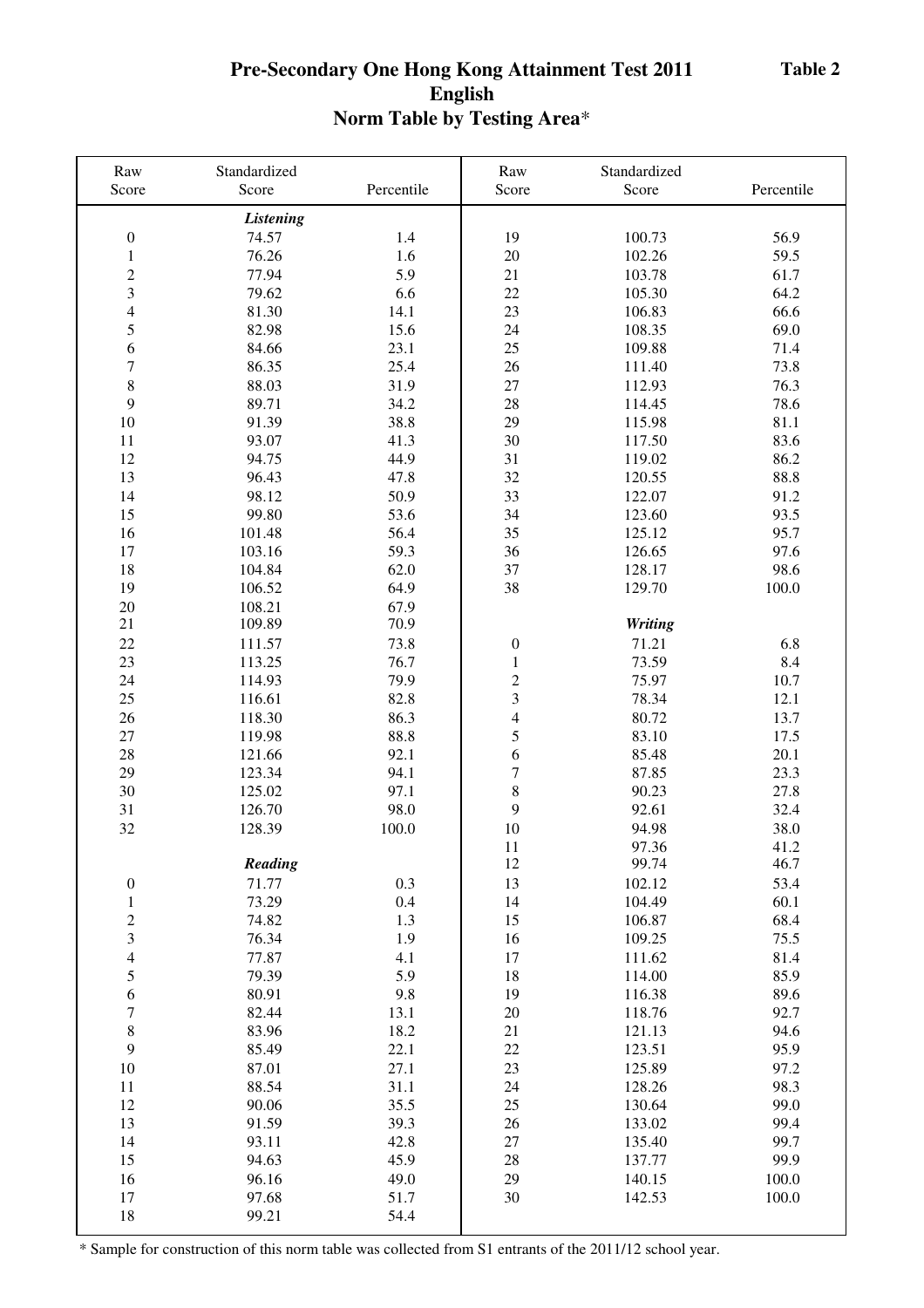## 年中一入學前香港學科測驗

**Pre-Secondary One Hong Kong Attainment Test 2011**

數學科 **Mathematics** 常模表\*

**Norm Table**\*

| 原始分                      | 標準分                       | 百分位數       | 原始分       | 標準分                       | 百分位數       |
|--------------------------|---------------------------|------------|-----------|---------------------------|------------|
| Raw Score                | <b>Standardized Score</b> | Percentile | Raw Score | <b>Standardized Score</b> | Percentile |
| $\boldsymbol{0}$         | 65.98                     | 0.2        | 51        | 98.09                     | 45.8       |
| $\mathbf{1}$             | 66.61                     | 0.2        | 52        | 98.72                     | 47.3       |
| $\overline{c}$           | 67.24                     | 0.2        | 53        | 99.35                     | 48.3       |
| 3                        | 67.87                     | 0.3        | 54        | 99.97                     | 49.8       |
| $\overline{\mathcal{L}}$ | 68.50                     | 0.3        | 55        | 100.60                    | 50.8       |
| 5                        | 69.13                     | 0.3        | 56        | 101.23                    | 52.2       |
| 6                        | 69.76                     | 0.5        | 57        | 101.86                    | 53.4       |
| $\overline{7}$           | 70.39                     | 0.5        | 58        | 102.49                    | 54.8       |
| $\,$ 8 $\,$              | 71.02                     | 0.7        | 59        | 103.12                    | 55.9       |
| 9                        | 71.65                     | $0.8\,$    | 60        | 103.75                    | 57.5       |
| $10\,$                   | 72.28                     | 1.4        | 61        | 104.38                    | 58.5       |
| 11                       | 72.91                     | $1.5$      | 62        | 105.01                    | 60.0       |
| 12                       | 73.54                     | 2.5        | 63        | 105.64                    | 61.2       |
| 13                       | 74.17                     | 2.7        | 64        | 106.27                    | 62.6       |
| 14                       | 74.80                     | 4.0        | 65        | 106.90                    | 63.7       |
| 15                       | 75.43                     | 4.3        | 66        | 107.53                    | 65.1       |
| 16                       | 76.06                     | 5.6        | 67        | 108.16                    | 66.3       |
| 17                       | 76.68                     | 6.0        | 68        | 108.79                    | 67.5       |
| 18                       | 77.31                     | $7.5\,$    | 69        | 109.42                    | 68.9       |
| 19                       | 77.94                     | 8.1        | 70        | 110.05                    | 70.0       |
| $20\,$                   | 78.57                     | 9.8        | $71\,$    | 110.68                    | 71.3       |
| 21                       | 79.20                     | 10.3       | 72        | 111.31                    | 72.7       |
| 22                       | 79.83                     | 12.1       | 73        | 111.93                    | 74.1       |
| 23                       | 80.46                     | 12.6       | 74        | 112.56                    | 75.2       |
| 24                       | 81.09                     | 14.2       | 75        | 113.19                    | 76.7       |
| 25                       | 81.72                     | 14.9       | 76        | 113.82                    | 77.8       |
| 26                       | 82.35                     | 16.5       | 77        | 114.45                    | 79.3       |
| 27                       | 82.98                     | 17.2       | 78        | 115.08                    | 80.3       |
| 28                       | 83.61                     | 18.7       | 79        | 115.71                    | 82.0       |
| 29                       | 84.24                     | 19.4       | 80        | 116.34                    | 83.0       |
| 30                       | 84.87                     | 21.0       | 81        | 116.97                    | 84.5       |
| 31                       | 85.50                     | 21.7       | 82        | 117.60                    | 85.5       |
| 32                       | 86.13                     | 23.2       | 83        | 118.23                    | 86.9       |
| 33                       | 86.76                     | 24.1       | 84        | 118.86                    | 87.9       |
| 34                       | 87.39                     | 25.5       | 85        | 119.49                    | 89.3       |
| 35                       | 88.02                     | 26.4       | 86        | 120.12                    | 90.4       |
| 36                       | 88.64                     | 28.1       | 87        | 120.75                    | 92.0       |
| 37                       | 89.27                     | 29.0       | 88        | 121.38                    | 92.9       |
| 38                       | 89.90                     | 30.6       | 89        | 122.01                    | 94.0       |
| 39                       | 90.53                     | 31.4       | 90        | 122.64                    | 94.9       |
| 40                       | 91.16                     | 32.9       | 91        | 123.26                    | 95.9       |
| 41                       | 91.79                     | 33.8       | 92        | 123.89                    | 96.9       |
| 42                       | 92.42                     | 35.1       | 93        | 124.52                    | 97.6       |
| 43                       | 93.05                     | 36.0       | 94        | 125.15                    | 98.3       |
| 44                       | 93.68                     | 37.5       | 95        | 125.78                    | 98.8       |
| 45                       | 94.31                     | 38.4       | 96        | 126.41                    | 99.2       |
| 46                       | 94.94                     | 39.9       | 97        | 127.04                    | 99.5       |
| 47                       | 95.57                     | 40.8       | 98        | 127.67                    | 99.8       |
| 48                       | 96.20                     | 42.4       | 99        | 128.30                    | 99.9       |
| 49                       | 96.83                     | 43.4       | 100       | 128.93                    | 100.0      |
| 50                       | 97.46                     | 44.9       |           |                           |            |

\* 常模表根據二零一一/一二學年入讀中一的學生樣本編製。

\* Sample for construction of this norm table was collected from S1 entrants of the 2011/12 school year.

平均數 54.04

Mean 標準差 23.83

```
S.D.
```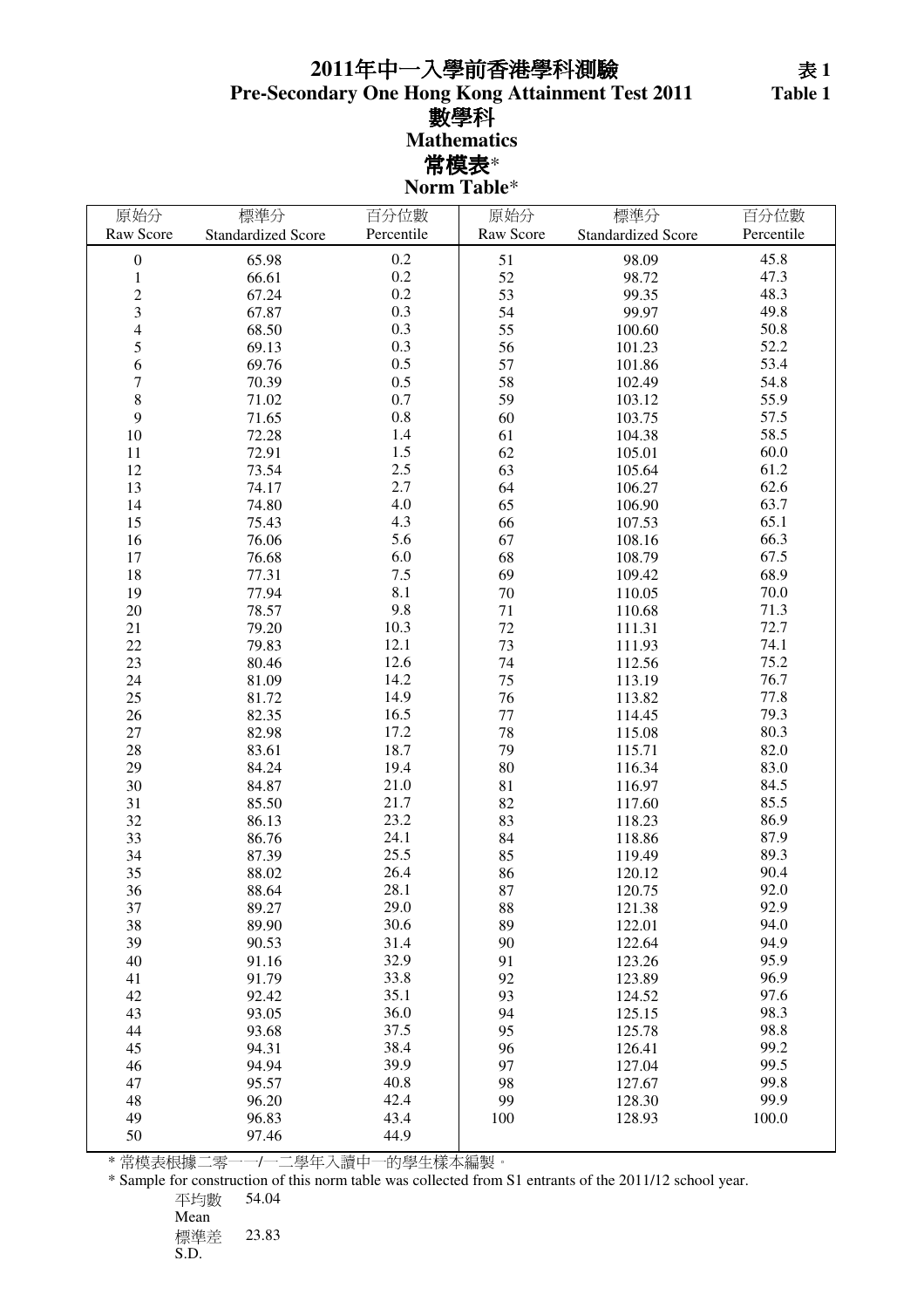### **Pre-Secondary One Hong Kong Attainment Test 2011** 按學習範疇劃分的常模表\* **Mathematics** 年中一入學前香港學科測驗 數學科

**Norm Table by Learning Dimension**\*

| 學習範疇               | 原始分                              | 標準分          | 百分位數       | 學習範疇                   | 原始分                      | 標準分              | 百分位數         |
|--------------------|----------------------------------|--------------|------------|------------------------|--------------------------|------------------|--------------|
|                    | Raw                              | Standardized |            |                        | Raw                      | Standardized     |              |
| Learning Dimension | Score                            | Score        | Percentile | Learning Dimension     | Score                    | Score            | Percentile   |
|                    |                                  | 66.66        |            |                        | 9                        |                  |              |
| 數<br>Number        | $\boldsymbol{0}$<br>$\mathbf{1}$ | 68.04        | 0.3<br>0.3 | 圖形與空間                  | 10                       | 100.04<br>103.94 | 51.2<br>61.6 |
|                    | $\overline{c}$                   | 69.42        |            | (續)<br>Shape and Space |                          |                  |              |
|                    |                                  |              | $1.0\,$    |                        | 11                       | 107.83           | 71.1         |
|                    | 3                                | 70.80        | 1.2        | (cont'd)               | 12                       | 111.73           | 77.6         |
|                    | $\overline{\mathcal{L}}$         | 72.18        | 2.7        |                        | 13                       | 115.62           | 88.7         |
|                    | 5                                | 73.56        | 3.1        |                        | 14                       | 119.52           | 91.1         |
|                    | 6                                | 74.94        | 5.5        |                        | 15                       | 123.42           | $100.0\,$    |
|                    | 7                                | 76.32        | 6.0        |                        |                          |                  |              |
|                    | 8                                | 77.70        | 9.3        | 度量                     | $\boldsymbol{0}$         | 71.47            | $2.3\,$      |
|                    | 9                                | 79.08        | 10.1       | Measures               | $\mathbf{1}$             | 73.84            | $2.3\,$      |
|                    | $10\,$                           | 80.46        | 13.9       |                        | $\sqrt{2}$               | 76.21            | $8.1\,$      |
|                    | $11\,$                           | 81.84        | 14.7       |                        | $\overline{\mathbf{3}}$  | 78.58            | $8.2\,$      |
|                    | 12                               | 83.22        | 18.9       |                        | $\overline{4}$           | 80.95            | 17.1         |
|                    | 13                               | 84.60        | 19.7       |                        | 5                        | 83.32            | 17.5         |
|                    | 14                               | 85.98        | 23.9       |                        | 6                        | 85.69            | 26.5         |
|                    | 15                               | 87.36        | 24.5       |                        | $\sqrt{ }$               | 88.06            | 27.4         |
|                    | 16                               | 88.74        | 29.2       |                        | $\,$ 8 $\,$              | 90.43            | 35.6         |
|                    | 17                               | 90.12        | 29.8       |                        | 9                        | 92.80            | 36.7         |
|                    | 18                               | 91.50        | 34.6       |                        | $10\,$                   | 95.17            | 44.4         |
|                    | 19                               | 92.88        | 35.1       |                        | $11\,$                   | 97.54            | 45.6         |
|                    | $20\,$                           | 94.26        | 40.1       |                        | 12                       | 99.91            | 52.7         |
|                    | 21                               | 95.64        | 40.6       |                        | 13                       | 102.27           | 54.2         |
|                    | 22                               | 97.02        | 45.5       |                        | 14                       | 104.64           | 61.5         |
|                    | 23                               | 98.40        | 46.0       |                        | 15                       | 107.01           | 63.1         |
|                    | 24                               | 99.78        | 51.2       |                        | 16                       | 109.38           | 71.1         |
|                    | 25                               | 101.16       | 51.7       |                        | 17                       | 111.75           | 72.7         |
|                    | $26\,$                           | 102.54       | 56.9       |                        | 18                       | 114.12           | 81.1         |
|                    | $27\,$                           | 103.92       | 57.2       |                        | 19                       | 116.49           | 82.9         |
|                    | 28                               | 105.30       | 62.5       |                        | $20\,$                   | 118.86           | 91.9         |
|                    | 29                               |              | 62.9       |                        |                          |                  |              |
|                    |                                  | 106.68       |            |                        | $21\,$                   | 121.23           | 92.7         |
|                    | 30                               | 108.06       | 68.0       |                        | 22                       | 123.60           | $100.0\,$    |
|                    | $31\,$                           | 109.44       | 68.3       |                        |                          |                  |              |
|                    | $32\,$                           | 110.82       | 74.0       | 數據處理                   | $\boldsymbol{0}$         | 78.16            | 12.1         |
|                    | 33                               | 112.20       | 74.3       | Data Handling          | $\,1\,$                  | 82.88            | 12.2         |
|                    | 34                               | 113.58       | 79.7       |                        | $\boldsymbol{2}$         | 87.59            | 35.3         |
|                    | 35                               | 114.96       | 80.1       |                        | 3                        | 92.31            | 36.0         |
|                    | 36                               | 116.34       | 85.4       |                        | 4                        | 97.03            | 60.4         |
|                    | 37                               | 117.72       | 85.7       |                        | 5                        | 101.75           | 62.4         |
|                    | 38                               | 119.10       | 90.8       |                        | 6                        | 106.46           | 71.7         |
|                    | 39                               | 120.48       | 91.0       |                        | $\boldsymbol{7}$         | 111.18           | 75.0         |
|                    | 40                               | 121.86       | 95.6       |                        | $\,8\,$                  | 115.90           | 87.3         |
|                    | 41                               | 123.24       | 95.6       |                        | 9                        | 120.61           | 89.8         |
|                    | 42                               | 124.62       | 98.7       |                        | $10\,$                   | 125.33           | 94.6         |
|                    | 43                               | 126.00       | 98.7       |                        | 11                       | 130.05           | 100.0        |
|                    | 44                               | 127.38       | 100.0      |                        |                          |                  |              |
|                    |                                  |              |            | 代數                     | $\boldsymbol{0}$         | 77.55            | 17.1         |
| 圖形與空間              | $\boldsymbol{0}$                 | 64.97        | 2.3        | Algebra                | $\,1\,$                  | 82.87            | 17.4         |
| Shape and Space    | $\mathbf{1}$                     | 68.87        | 2.5        |                        | $\overline{\mathbf{c}}$  | 88.19            | 37.0         |
|                    | $\boldsymbol{2}$                 | 72.77        | 7.6        |                        | 3                        | 93.51            | 38.0         |
|                    | 3                                | 76.66        | 8.3        |                        | $\overline{\mathcal{L}}$ | 98.83            | 56.2         |
|                    | $\overline{\mathbf{4}}$          | 80.56        | 16.0       |                        | 5                        | 104.15           | 57.7         |
|                    | 5                                | 84.45        | 17.8       |                        | 6                        | 109.47           | 76.7         |
|                    | 6                                | 88.35        | 28.4       |                        | $\boldsymbol{7}$         | 114.79           | $78.0\,$     |
|                    | $\boldsymbol{7}$                 | 92.25        | 32.3       |                        | $\,8\,$                  | 120.11           | $100.0\,$    |
|                    | $\,8\,$                          | 96.14        | 44.5       |                        |                          |                  |              |
|                    |                                  |              |            |                        |                          |                  |              |

\* 常模表根據二零一一/一二學年入讀中一的學生樣本編製。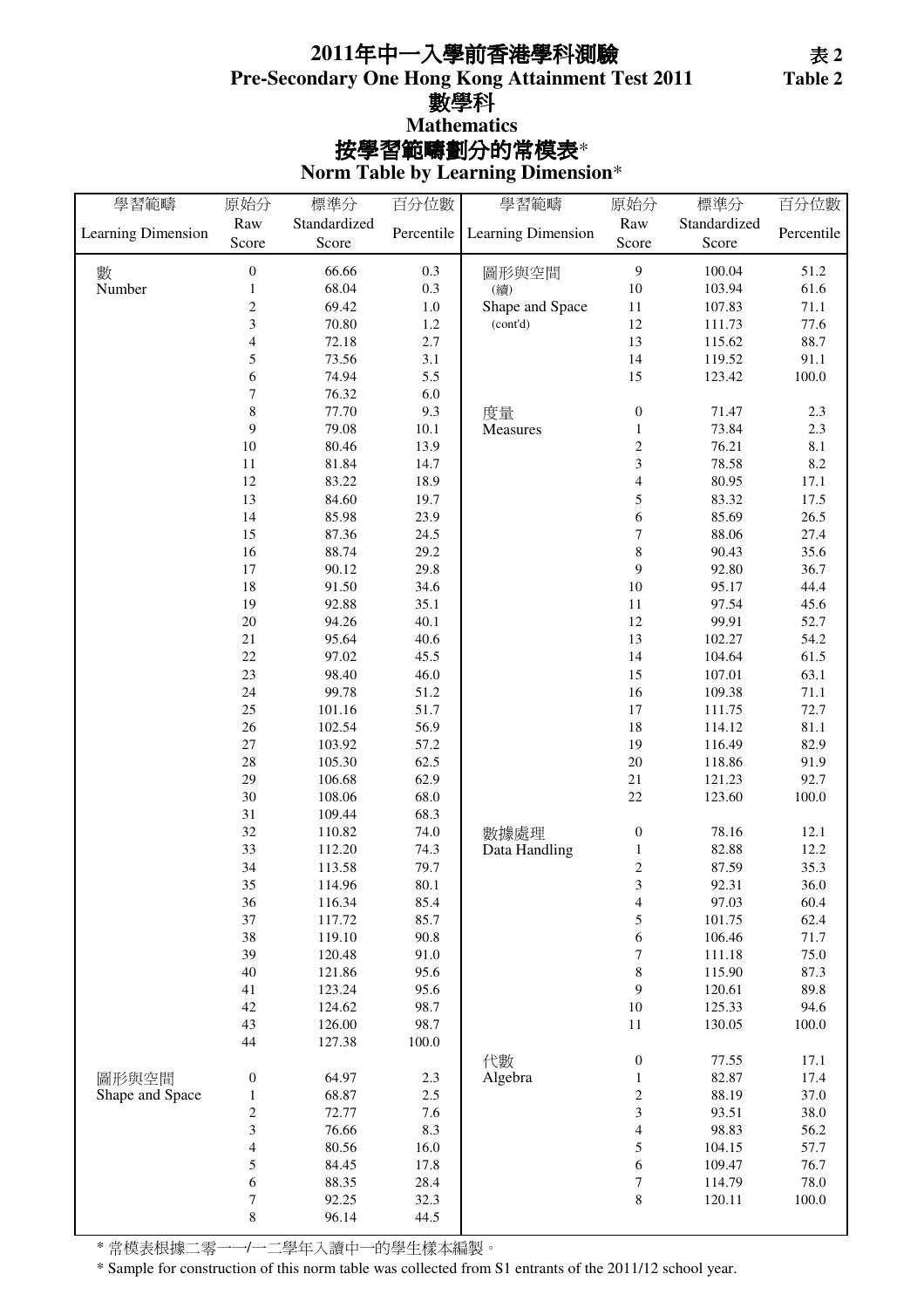## 中一入學前香港學科測驗

### 中文科 **2010**年轉換至**2011**年的原始分換算表\*

| 2010<br>中一入學前 | 2011<br>中一入學前 | 2010<br>中一入學前 | 2011<br>中一入學前 |
|---------------|---------------|---------------|---------------|
| 1.00          | 0.70          | 51.00         | 47.36         |
| 2.00          | 1.40          | 52.00         | 48.40         |
| 3.00          | 2.10          | 53.00         | 49.63         |
| 4.00          | 2.80          | 54.00         | 50.87         |
| 5.00          | 3.50          | 55.00         | 52.12         |
| 6.00          | 4.20          | 56.00         | 52.76         |
| 7.00          | 4.90          | 57.00         | 53.71         |
| 8.00          | 5.60          | 58.00         | 54.72         |
| 9.00          | 6.30          | 59.00         | 55.83         |
| 10.00         | 7.00          | 60.00         | 56.92         |
| 11.00         | 9.00          | 61.00         | 58.57         |
| 12.00         | 11.00         | 62.00         | 59.74         |
| 13.00         | 12.00         | 63.00         | 61.29         |
| 14.00         | 12.25         | 64.00         | 62.14         |
| 15.00         | 13.13         | 65.00         | 63.13         |
| 16.00         | 14.00         | 66.00         | 64.37         |
| 17.00         | 15.33         | 67.00         | 65.18         |
| 18.00         | 16.67         | 68.00         | 66.07         |
| 19.00         | 18.00         | 69.00         | 68.00         |
| 20.00         | 18.79         | 70.00         | 69.50         |
| 21.00         | 19.57         | 71.00         | 70.67         |
| 22.00         | 20.71         | 72.00         | 71.47         |
| 23.00         | 21.13         | 73.00         | 72.13         |
| 24.00         | 22.50         | 74.00         | 72.63         |
| 25.00         | 25.00         | 75.00         | 73.67         |
| 26.00         | 26.75         | 76.00         | 75.00         |
| 27.00         | 27.42         | 77.00         | 76.30         |
| 28.00         | 27.75         | 78.00         | 76.60         |
| 29.00         | 28.00         | 79.00         | 77.20         |
| 30.00         | 29.43         | 80.00         | 77.80         |
| 31.00         | 30.56         | 81.00         | 79.50         |
| 32.00         | 32.00         | 82.00         | 81.00         |
| 33.00         | 33.00         | 83.00         | 82.33         |
| 34.00         | 33.33         | 84.00         | 83.50         |
| 35.00         | 34.32         | 85.00         | 84.00         |
| 36.00         | 34.55         | 86.00         | 85.00         |
| 37.00         | 35.20         | 87.00         | 85.33         |
| 38.00         | 36.16         | 88.00         | 86.00         |
| 39.00         | 36.47         | 89.00         | 89.00         |
| 40.00         | 37.45         | 90.00         | 90.00         |
| 41.00         | 38.75         | 91.00         | 91.00         |
| 42.00         | 39.19         | 92.00         | 92.00         |
| 43.00         | 40.26         | 93.00         | 93.00         |
| 44.00         | 40.95         | 94.00         | 94.00         |
| 45.00         | 41.60         | 95.00         | 95.00         |
| 46.00         | 42.32         | 96.00         | 96.00         |
| 47.00         | 43.69         | 97.00         | 97.00         |
| 48.00         | 44.83         | 98.00         | 98.00         |
| 49.00         | 45.95         | 99.00         | 99.00         |
| 50.00         | 46.63         | 100.00        | 100.00        |

\* 換算表根據二零一一/一二學年入讀中一的學生樣本編製。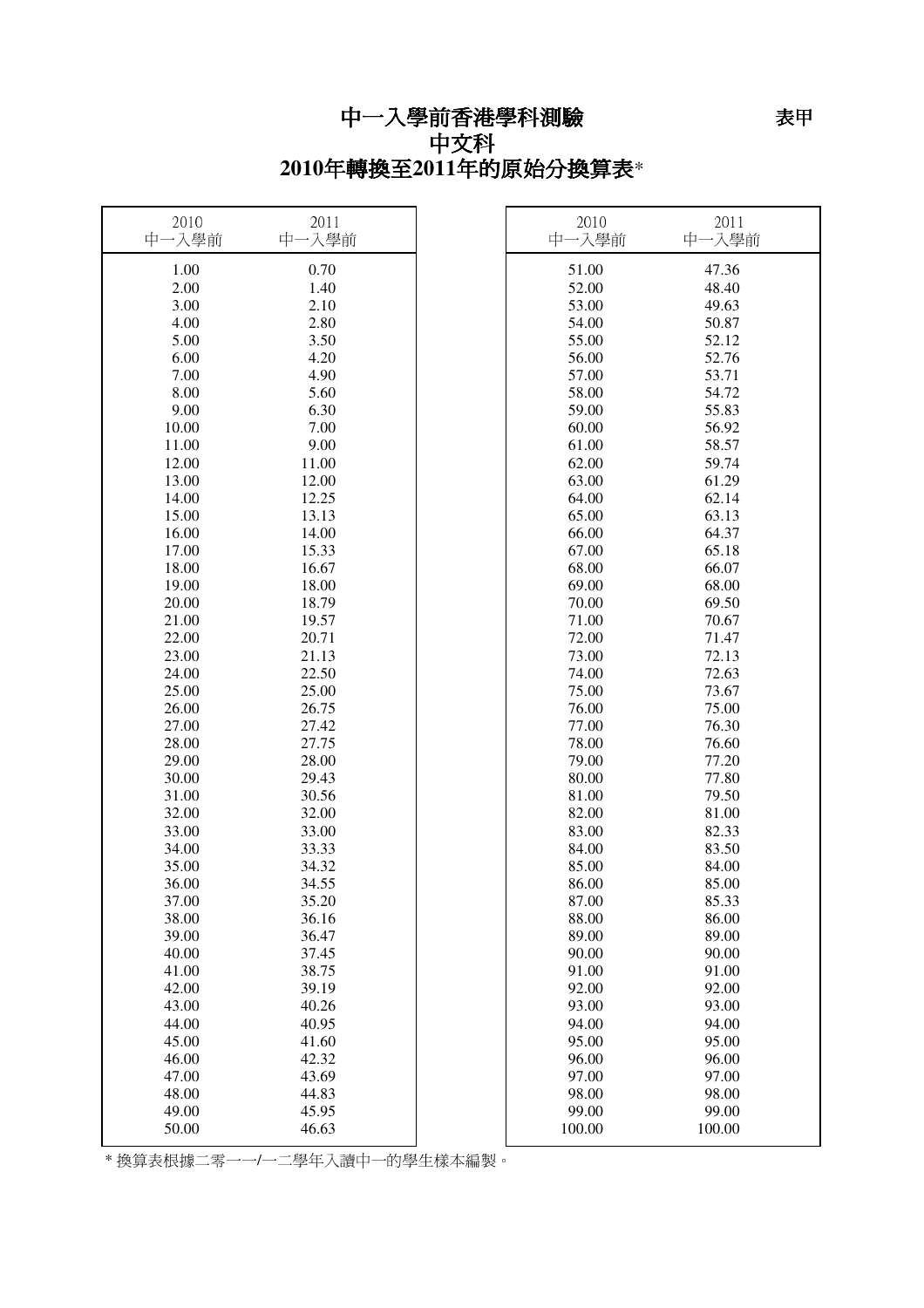## 中一入學前香港學科測驗 中文科 **2011**年轉換至**2010**年的原始分換算表\*

| 2011<br>中一入學前 | 2010<br>中一入學前 | 2011<br>中一入學前 | 2010<br>中一入學前 |
|---------------|---------------|---------------|---------------|
| 1.00          | 1.43          | 51.00         | 54.08         |
| 2.00          | 2.86          | 52.00         | 54.89         |
| 3.00          | 4.29          | 53.00         | 56.35         |
| 4.00          | 5.71          | 54.00         | 57.25         |
| 5.00          | 7.14          | 55.00         | 58.27         |
| 6.00          | 8.57          | 56.00         | 59.14         |
| 7.00          | 10.00         | 57.00         | 60.05         |
| 8.00          | 10.50         | 58.00         | 60.78         |
| 9.00          | 11.00         | 59.00         | 61.26         |
| 10.00         | 11.50         | 60.00         | 62.19         |
| 11.00         | 12.00         | 61.00         | 62.75         |
| 12.00         | 13.00         | 62.00         | 63.87         |
| 13.00         | 15.50         | 63.00         | 64.86         |
| 14.00         | 16.00         | 64.00         | 65.74         |
| 15.00         | 17.00         | 65.00         | 66.75         |
| 16.00         | 17.75         | 66.00         | 67.95         |
| 17.00         | 18.50         | 67.00         | 68.54         |
| 18.00         | 19.08         | 68.00         | 69.00         |
| 19.00         | 19.67         | 69.00         | 69.67         |
| 20.00         | 21.08         | 70.00         | 70.50         |
| $21.00\,$     | 22.50         | 71.00         | 71.38         |
| 22.00         | 23.88         | 72.00         | 72.82         |
| 23.00         | 24.19         | 73.00         | 74.43         |
| 24.00         | 24.50         | 74.00         | 75.50         |
| 25.00         | 25.00         | 75.00         | 76.00         |
| 26.00         | 25.57         | 76.00         | 76.63         |
| 27.00         | 26.17         | 77.00         | 78.80         |
| 28.00         | 29.00         | 78.00         | 80.13         |
| 29.00         | 29.70         | 79.00         | 80.88         |
| 30.00         | 30.44         | 80.00         | 81.25         |
| 31.00         | 31.33         | 81.00         | 82.00         |
| 32.00         | 32.00         | 82.00         | 82.75         |
| 33.00         | 33.00         | 83.00         | 83.50         |
| 34.00         | 34.53         | 84.00         | 85.00         |
| 35.00         | 36.77         | 85.00         | 86.00         |
| 36.00         | 37.80         | 86.00         | 88.00         |
| 37.00         | 39.67         | 87.00         | 88.33         |
| 38.00         | 40.40         | 88.00         | 88.67         |
| 39.00         | 41.43         | 89.00         | 89.00         |
| 40.00         | 42.77         | 90.00         | 90.00         |
| 41.00         | 44.05         | 91.00         | 91.00         |
| 42.00         | 45.60         | 92.00         | 92.00         |
| 43.00         | 46.65         | 93.00         | 93.00         |
| 44.00         | 47.17         | 94.00         | 94.00         |
| 45.00         | 48.17         | 95.00         | 95.00         |
| 46.00         | 49.06         | 96.00         | 96.00         |
| 47.00         | 50.43         | 97.00         | 97.00         |
| 48.00         | 51.85         | 98.00         | 98.00         |
| 49.00         | 52.24         | 99.00         | 99.00         |
| 50.00         | 53.35         | 100.00        | 100.00        |

\* 換算表根據二零一一/一二學年入讀中一的學生樣本編製。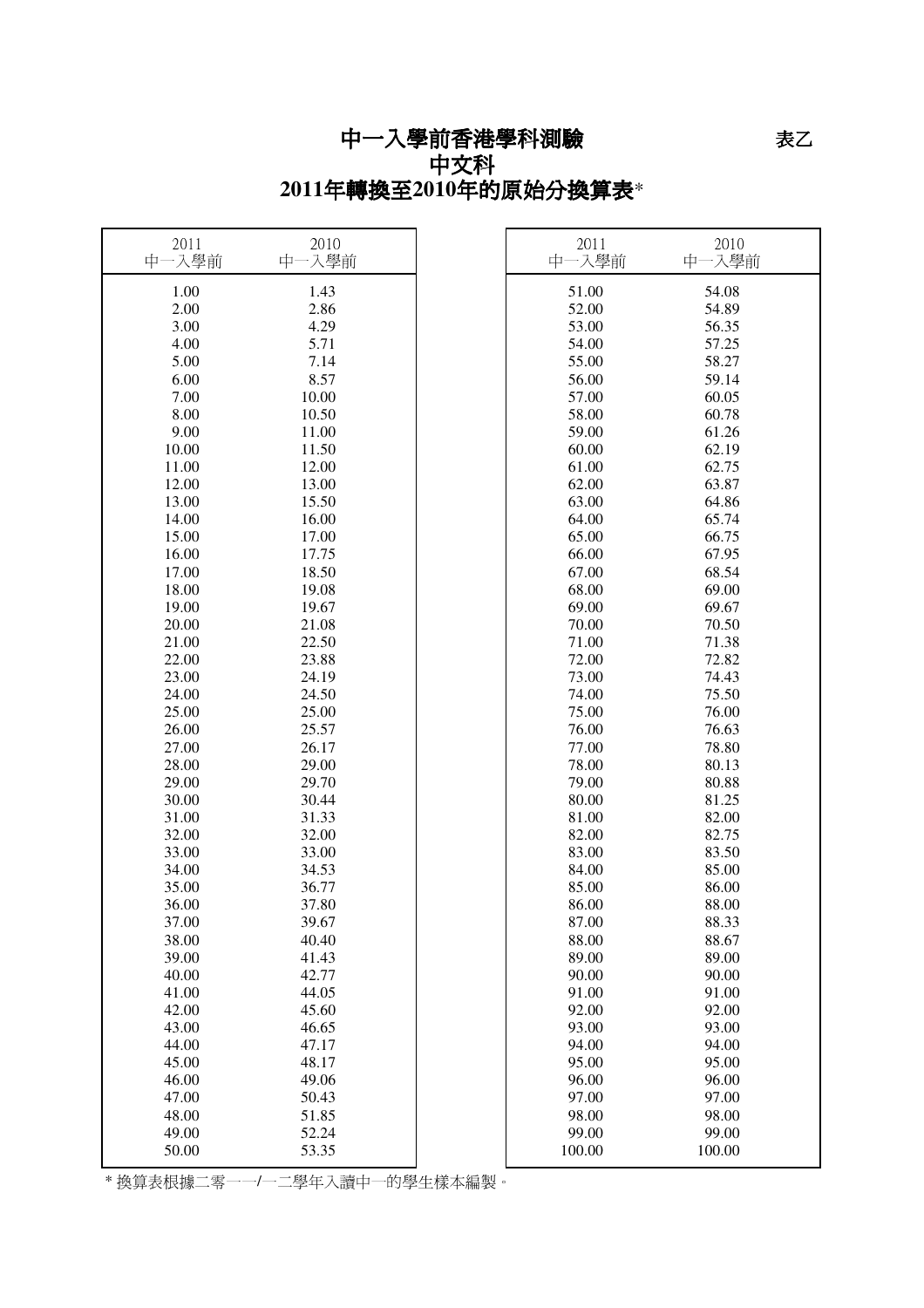#### **Pre-Secondary One Hong Kong Attainment Test English Conversion Table of Raw Scores from 2010 to 2011**\*

| Pre-S1 | Pre-S1 | Pre-S1 | Pre-S1 |
|--------|--------|--------|--------|
| 2010   | 2011   | 2010   | 2011   |
| 1.00   | 2.00   | 51.00  | 43.53  |
| 2.00   | 4.00   | 52.00  | 44.00  |
| 3.00   | 5.33   | 53.00  | 45.00  |
| 4.00   | 6.67   | 54.00  | 46.38  |
| 5.00   | 8.00   | 55.00  | 47.60  |
| 6.00   | 9.00   | 56.00  | 49.25  |
| 7.00   | 9.04   | 57.00  | 50.00  |
| 8.00   | 9.08   | 58.00  | 50.79  |
| 9.00   | 9.15   | 59.00  | 51.50  |
| 10.00  | 9.92   | 60.00  | 52.00  |
| 11.00  | 10.50  | 61.00  | 54.10  |
| 12.00  | 11.24  | 62.00  | 55.20  |
| 13.00  | 11.94  | 63.00  | 56.20  |
| 14.00  | 12.80  | 64.00  | 57.18  |
| 15.00  | 13.67  | 65.00  | 58.38  |
| 16.00  | 14.85  | 66.00  | 59.38  |
| 17.00  | 16.00  | 67.00  | 60.22  |
| 18.00  | 17.00  | 68.00  | 61.88  |
| 19.00  | 17.50  | 69.00  | 63.00  |
| 20.00  | 18.14  | 70.00  | 64.25  |
| 21.00  | 19.40  | 71.00  | 65.56  |
| 22.00  | 20.00  | 72.00  | 66.17  |
| 23.00  | 21.08  | 73.00  | 67.22  |
| 24.00  | 22.16  | 74.00  | 67.67  |
| 25.00  | 22.80  | 75.00  | 69.71  |
| 26.00  | 23.80  | 76.00  | 72.00  |
| 27.00  | 24.80  | 77.00  | 73.30  |
| 28.00  | 25.30  | 78.00  | 74.29  |
| 29.00  | 26.35  | 79.00  | 75.00  |
| 30.00  | 27.00  | 80.00  | 76.50  |
| 31.00  | 27.93  | 81.00  | 77.80  |
| 32.00  | 28.63  | 82.00  | 80.00  |
| 33.00  | 29.61  | 83.00  | 81.42  |
| 34.00  | 30.16  | 84.00  | 82.00  |
| 35.00  | 30.47  | 85.00  | 82.93  |
| 36.00  | 30.89  | 86.00  | 83.56  |
| 37.00  | 32.71  | 87.00  | 84.30  |
| 38.00  | 33.36  | 88.00  | 85.67  |
| 39.00  | 33.77  | 89.00  | 87.00  |
| 40.00  | 34.38  | 90.00  | 87.71  |
| 41.00  | 35.13  | 91.00  | 91.40  |
| 42.00  | 35.67  | 92.00  | 92.00  |
| 43.00  | 37.00  | 93.00  | 93.00  |
| 44.00  | 37.73  | 94.00  | 94.00  |
| 45.00  | 38.80  | 95.00  | 95.00  |
| 46.00  | 38.90  | 96.00  | 95.50  |
| 47.00  | 40.00  | 97.00  | 96.00  |
| 48.00  | 41.76  | 98.00  | 97.33  |
| 49.00  | 42.25  | 99.00  | 98.67  |
| 50.00  | 42.88  | 100.00 | 100.00 |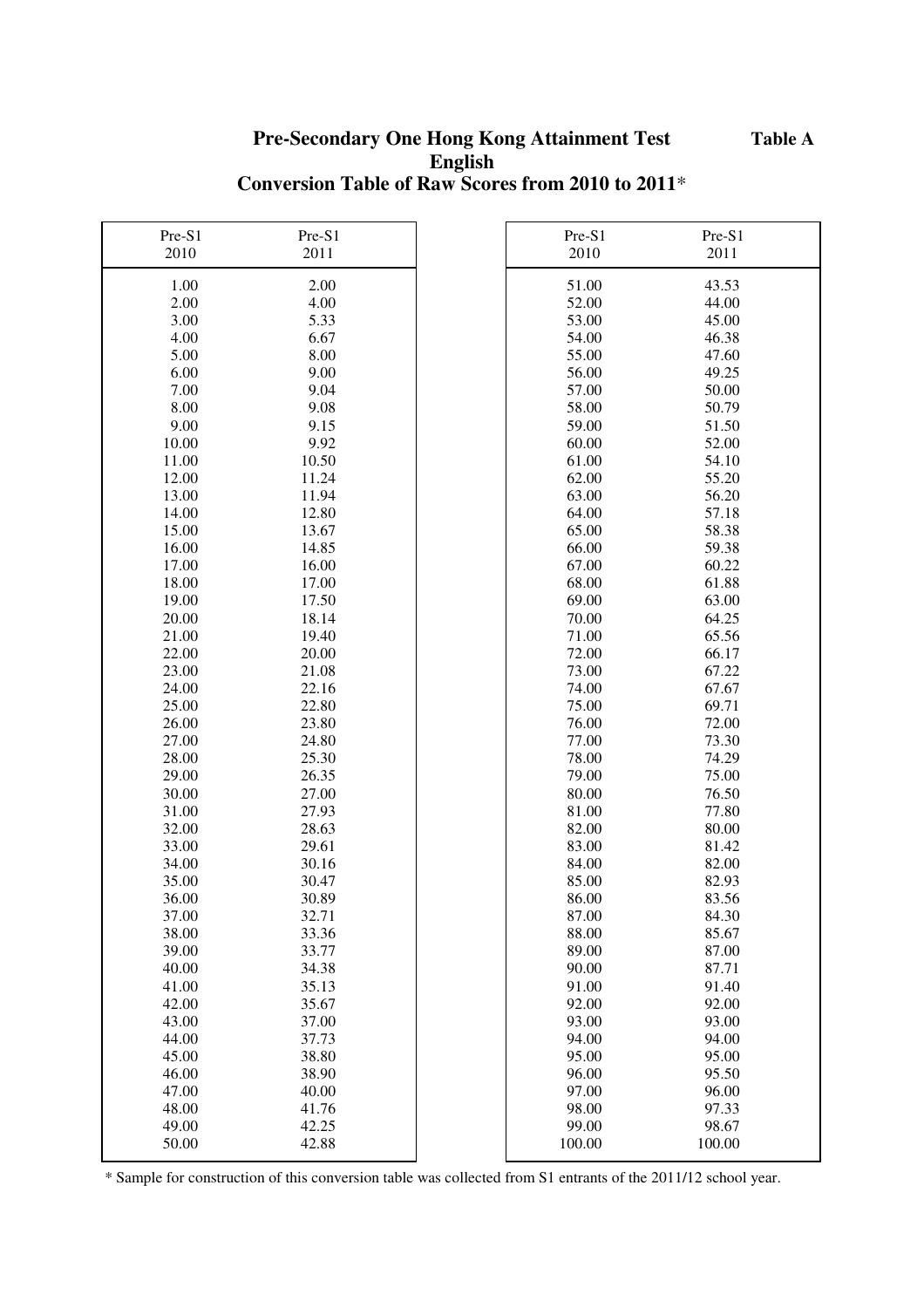#### **Pre-Secondary One Hong Kong Attainment Test English Conversion Table of Raw Scores from 2011 to 2010**\*

| Pre-S1 | Pre-S1 | Pre-S1 | Pre-S1 |
|--------|--------|--------|--------|
| 2011   | 2010   | 2011   | 2010   |
| 1.00   | 0.50   | 51.00  | 58.38  |
| 2.00   | 1.00   | 52.00  | 60.00  |
| 3.00   | 1.50   | 53.00  | 60.73  |
| 4.00   | 2.00   | 54.00  | 60.91  |
| 5.00   | 2.75   | 55.00  | 61.82  |
| 6.00   | 3.50   | 56.00  | 62.80  |
| 7.00   | 4.25   | 57.00  | 63.80  |
| 8.00   | 5.00   | 58.00  | 64.64  |
| 9.00   | 6.00   | 59.00  | 65.73  |
| 10.00  | 10.20  | 60.00  | 66.71  |
| 11.00  | 11.50  | 61.00  | 67.33  |
| 12.00  | 13.11  | 62.00  | 68.15  |
| 13.00  | 14.13  | 63.00  | 69.00  |
| 14.00  | 15.29  | 64.00  | 69.78  |
| 15.00  | 16.18  | 65.00  | 70.40  |
| 16.00  | 17.00  | 66.00  | 71.88  |
| 17.00  | 18.00  | 67.00  | 72.56  |
| 18.00  | 19.85  | 68.00  | 74.30  |
| 19.00  | 20.60  | 69.00  | 74.75  |
| 20.00  | 22.00  | 70.00  | 75.11  |
| 21.00  | 22.94  | 71.00  | 75.67  |
| 22.00  | 23.73  | 72.00  | 76.00  |
| 23.00  | 25.24  | 73.00  | 76.79  |
| 24.00  | 26.25  | 74.00  | 77.64  |
| 25.00  | 27.33  | 75.00  | 79.00  |
| 26.00  | 28.70  | 76.00  | 79.53  |
| 27.00  | 30.00  | 77.00  | 80.30  |
| 28.00  | 31.09  | 78.00  | 81.16  |
| 29.00  | 32.30  | 79.00  | 81.36  |
| 30.00  | 33.75  | 80.00  | 82.00  |
| 31.00  | 36.11  | 81.00  | 82.58  |
| 32.00  | 36.44  | 82.00  | 84.00  |
| 33.00  | 37.33  | 83.00  | 85.17  |
| 34.00  | 39.38  | 84.00  | 86.57  |
| 35.00  | 40.87  | 85.00  | 87.47  |
| 36.00  | 42.38  | 86.00  | 88.44  |
| 37.00  | 43.00  | 87.00  | 89.00  |
| 38.00  | 44.27  | 88.00  | 90.17  |
| 39.00  | 46.11  | 89.00  | 90.50  |
| 40.00  | 47.00  | 90.00  | 90.58  |
| 41.00  | 47.19  | 91.00  | 90.83  |
| 42.00  | 48.67  | 92.00  | 92.00  |
| 43.00  | 50.11  | 93.00  | 93.00  |
| 44.00  | 52.00  | 94.00  | 94.00  |
| 45.00  | 53.00  | 95.00  | 95.00  |
| 46.00  | 53.77  | 96.00  | 97.00  |
| 47.00  | 54.63  | 97.00  | 97.75  |
| 48.00  | 55.25  | 98.00  | 98.50  |
| 49.00  | 55.75  | 99.00  | 99.25  |
| 50.00  | 57.00  | 100.00 | 100.00 |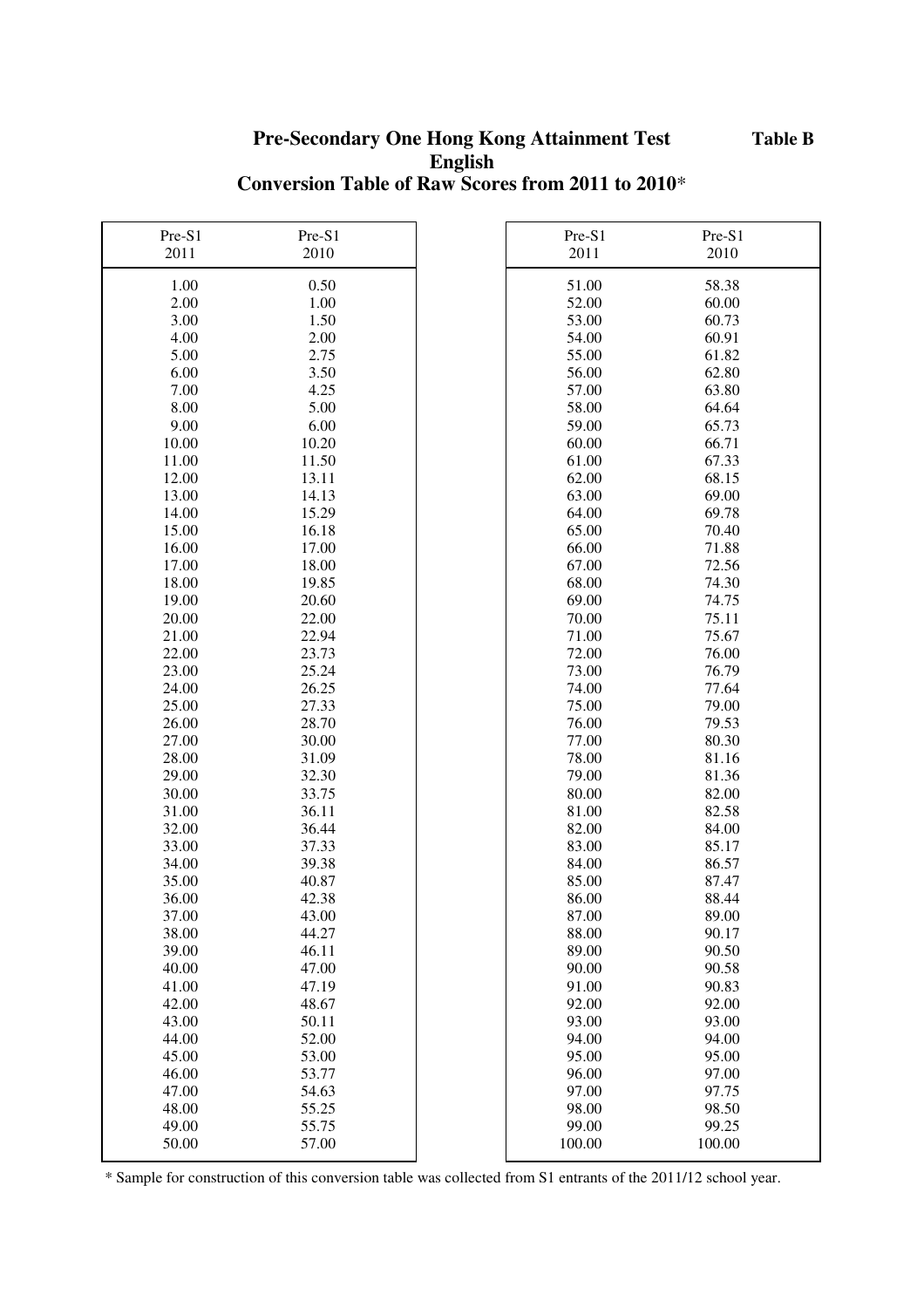#### 中一入學前香港學科測驗

Table A

## 數學科

#### **Conversion Table of Raw Scores from 2010 to 2011**\* **2010**年轉換至**2011**年的原始分換算表\* **Mathematics**

| 2010   | 2011   | 2010   | 2011   |
|--------|--------|--------|--------|
| 中一入學前  | 中一入學前  | 中一入學前  | 中一入學前  |
| Pre-S1 | Pre-S1 | Pre-S1 | Pre-S1 |
| 1.00   | 0.33   | 51.00  | 40.21  |
| 2.00   | 0.67   | 52.00  | 41.15  |
| 3.00   | 1.00   | 53.00  | 42.25  |
| 4.00   | 1.33   | 54.00  | 43.70  |
| 5.00   | 1.67   | 55.00  | 45.00  |
| 6.00   | 2.00   | 56.00  | 45.69  |
| 7.00   | 2.33   | 57.00  | 46.19  |
| 8.00   | 2.67   | 58.00  | 47.00  |
| 9.00   | 8.00   | 59.00  | 48.00  |
| 10.00  | 10.00  | 60.00  | 50.10  |
| 11.00  | 11.14  | 61.00  | 51.00  |
| 12.00  | 11.57  | 62.00  | 51.64  |
| 13.00  | 11.71  | 63.00  | 52.00  |
| 14.00  | 12.00  | 64.00  | 53.00  |
| 15.00  | 13.19  | 65.00  | 53.60  |
| 16.00  | 13.63  | 66.00  | 55.60  |
| 17.00  | 13.75  | 67.00  | 56.14  |
| 18.00  | 15.00  | 68.00  | 57.31  |
| 19.00  | 15.17  | 69.00  | 59.25  |
| 20.00  | 17.44  | 70.00  | 59.75  |
| 21.00  | 18.14  | 71.00  | 60.10  |
| 22.00  | 19.17  | 72.00  | 61.75  |
| 23.00  | 19.39  | 73.00  | 62.79  |
| 24.00  | 20.00  | 74.00  | 63.50  |
| 25.00  | 21.15  | 75.00  | 64.00  |
| 26.00  | 21.23  | 76.00  | 67.50  |
| 27.00  | 21.92  | 77.00  | 68.38  |
| 28.00  | 23.25  | 78.00  | 70.31  |
| 29.00  | 23.31  | 79.00  | 71.72  |
| 30.00  | 23.88  | 80.00  | 73.19  |
| 31.00  | 24.20  | 81.00  | 75.00  |
| 32.00  | 25.19  | 82.00  | 75.86  |
| 33.00  | 25.94  | 83.00  | 76.81  |
| 34.00  | 27.45  | 84.00  | 77.57  |
| 35.00  | 28.00  | 85.00  | 78.81  |
| 36.00  | 29.04  | 86.00  | 80.17  |
| 37.00  | 29.36  | 87.00  | 81.30  |
| 38.00  | 29.60  | 88.00  | 82.38  |
| 39.00  | 30.00  | 89.00  | 84.11  |
| 40.00  | 30.88  | 90.00  | 84.83  |
| 41.00  | 31.50  | 91.00  | 86.63  |
| 42.00  | 32.30  | 92.00  | 88.10  |
| 43.00  | 33.18  | 93.00  | 89.71  |
| 44.00  | 33.41  | 94.00  | 91.43  |
| 45.00  | 33.91  | 95.00  | 92.30  |
| 46.00  | 35.06  | 96.00  | 94.83  |
| 47.00  | 35.71  | 97.00  | 95.33  |
| 48.00  | 36.89  | 98.00  | 97.38  |
| 49.00  | 39.27  | 99.00  | 97.63  |
| 50.00  | 39.64  | 100.00 | 100.00 |

\* 換算表根據二零一一/一二學年入讀中一的學生樣本編製。